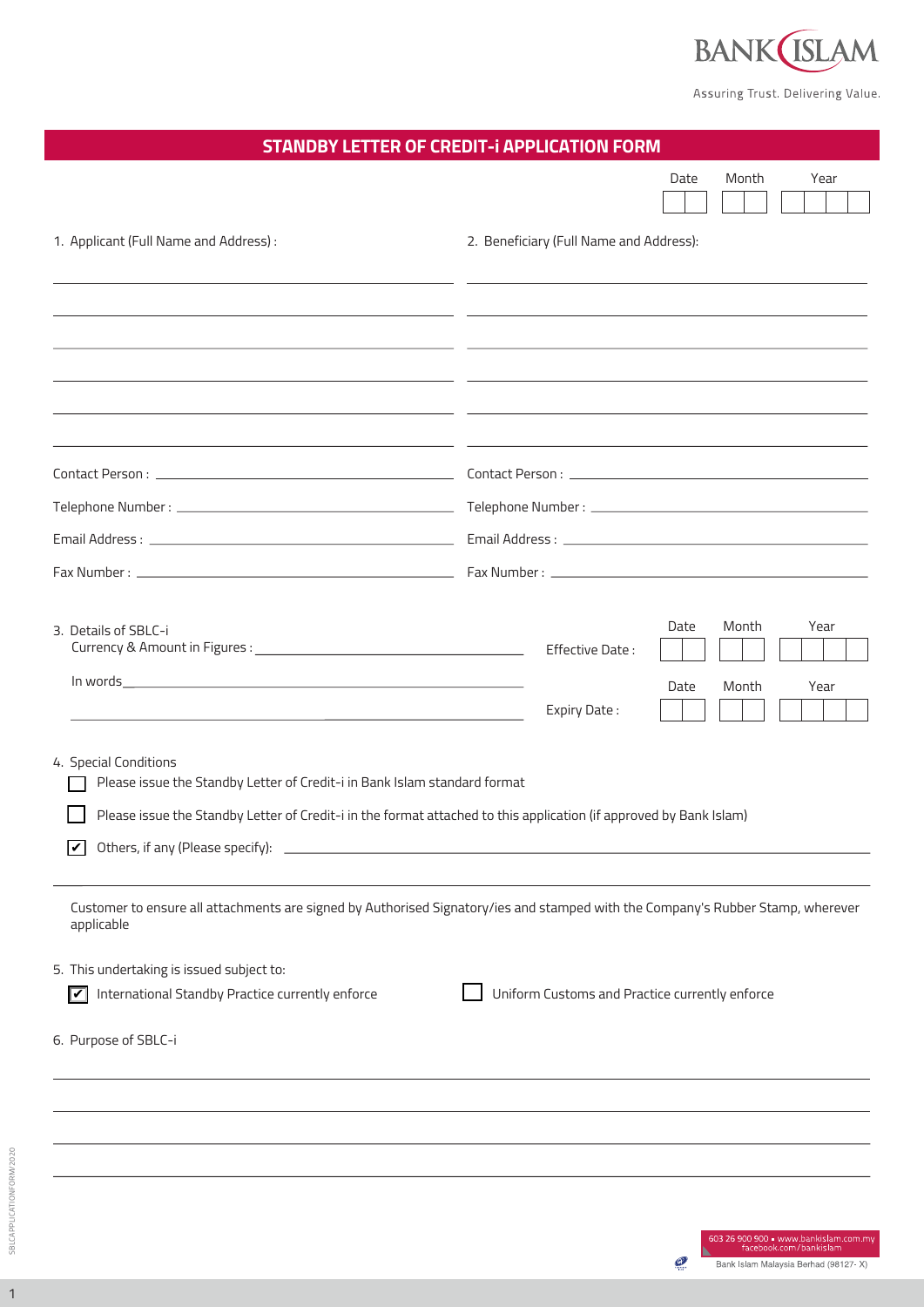

## **STANDBY LETTER OF CREDIT-i APPLICATION FORM**

7. Instructions on Bank Charges

We agree that the Bank shall have the right to debit our current or any other account(s) maintained with the Bank for payment due and payable under the Facilities, as communicated by the Bank from time to time.

8. Applicant's Authorisation and Declaration:

a) We hereby request that you provide the relevant Standby Letter of Credit-i services in accordance with our instructions requested above. b) We agree to be bound by the Trade Facility Agreement executed and other relevant Agreements (if any).

9. Authorised Signatory/ies (Complete with Company Stamp, wherever applicable) We hereby confirm that we have chosen the language in this form as the language of this application. This chosen language shall prevail in the event of differences in meaning over the version of this form in any other language.

Authorised Signatory(ies) with Company's Authorised Rubber Stamp

## **FOR BANK USE ONLY :**

Ref No : Verified by : Approved by : \_\_

2